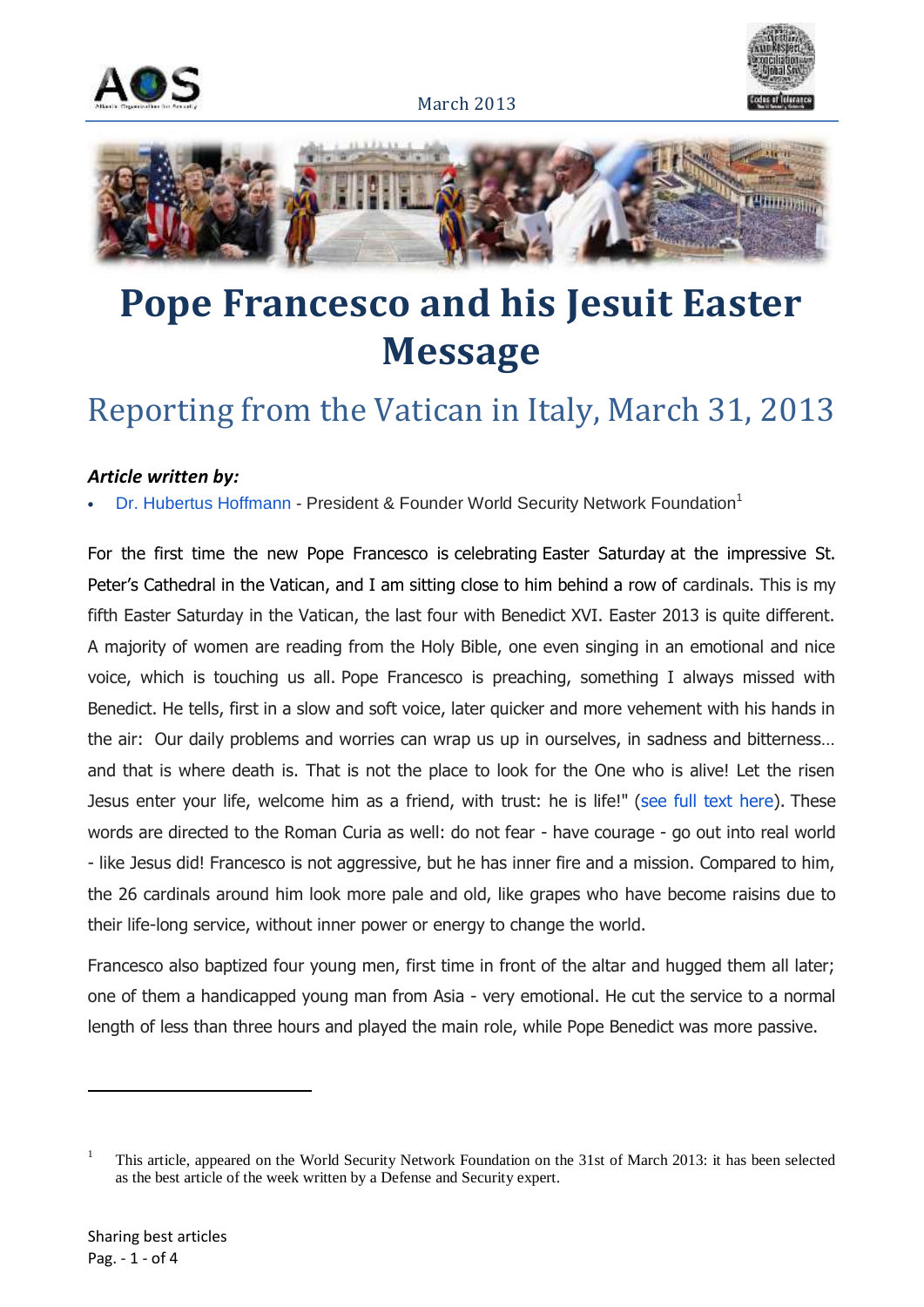



Easter became the meeting of traditional ceremony with a fresh approach from the Jesuit priest from Argentina.

These ceremonies were as well another puzzle piece in the power play between the Pontific and the Curia, the traditional network of mainly older Italian cardinals and priests and their thick network of power in the Vatican.

As an Italian insider told me, who watched the inauguration of Pope Francesco and has known the top organization of 1.2 billion Catholics for decades: "The Italian Curia does not care so much who is the Pope, who has, in day-to-day reality, a more ceremonial office in the Vatican and represents the church on the outside, but do care who rules the Vatican and possesses the power within the organization. This had always been the Number Two, the Cardinal Secretary of State. This position really executes the power, backing or blocking promotions, new rules, declarations and reforms. The Italian cardinals still hope, it will again be one of them who knows the Curia well. This would save the old networks and their inner-Curia power against reforms. So the watershed is if Pope



**"One should never underestimate the strong will, spirit, intellectual capabilities and large global network of a SJ - Pope Francesco, in the end, will prevail, with a fresh spirit and style in the Curia and the world."**

Francesco will choose a non-Italian reformer to become the head of the administration or not."

Francesco has to act, as the church is in a very deep crisis: repeated incidents of corruption, money laundering and financial intransparency, blackmailing of homosexual clergy, the burden of pedophile incidents, and political powernetworking in the Curia. You may find many details in the still secret 300-page document of the "Vatileak" inquiry, where cardinals looked into the affairs of Benedict XVI"s private butler Paolo Gabriele in 2012. The former pope declined the request of his cardinals to make the report public. He stepped down as he did not have the strength to clean up the mess in the Vatican. But Francesco has read the report and knows the black sheep in the Curia now and the weak sweet-spots in Rome.

Former Buenos Aires cardinal Jorge Mario Bergoglio set the new tone on cutting several old habits. The devoted Jesuit started the reform process with several very small steps: When greeting the masses after the election, he kept his simple cross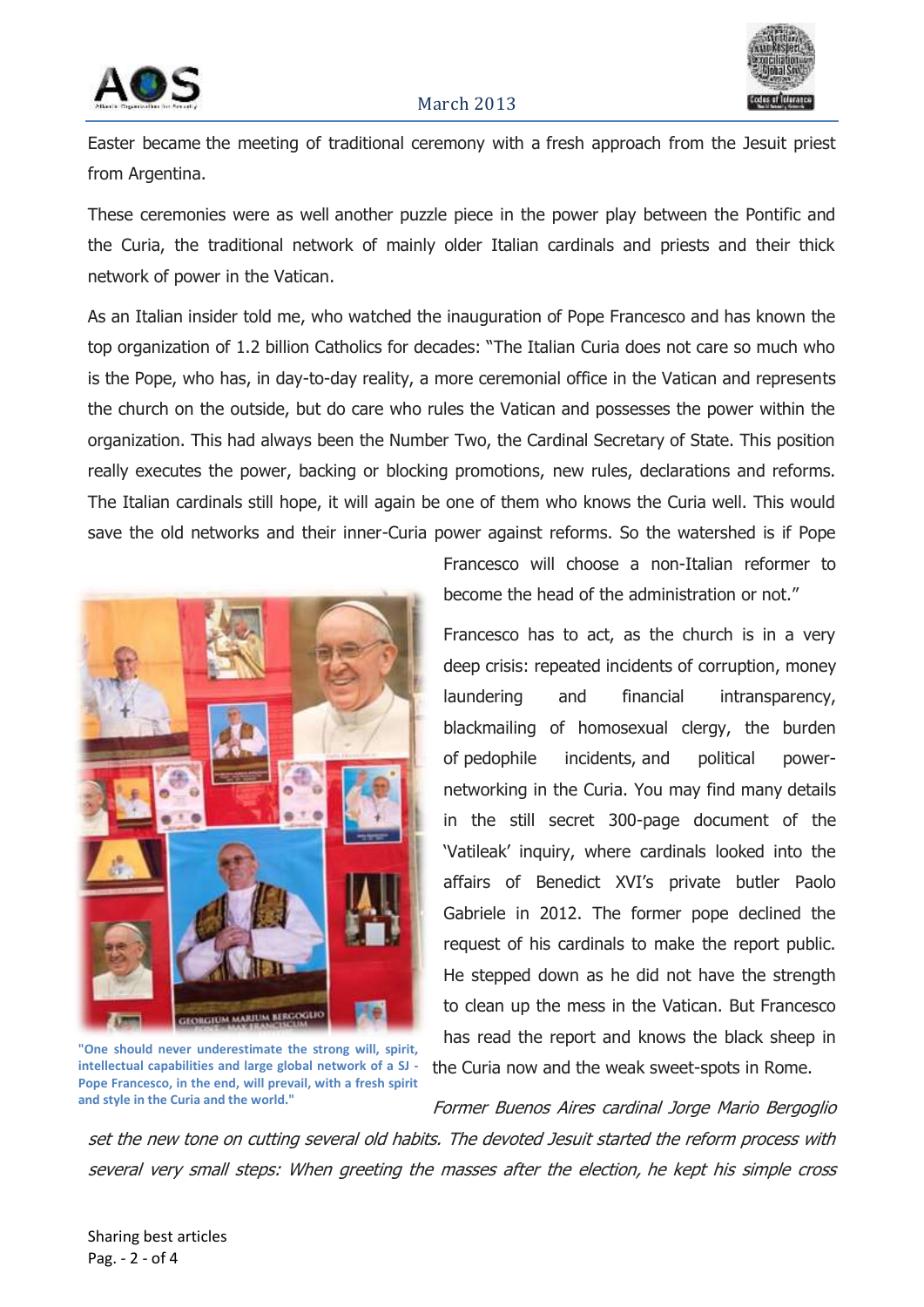



## March 2013

instead of a golden one and asked for their prayers. After the election he did not use the special Mercedes car, but a bus where he sat in the second row, joining the cardinals. He does not wear the traditional red shoes. He stays in the cardinals guest house Domus Sanctae Martha in Suite 201 and did not move to the pompous papal apartment in the Apostolic Palace. On Holy Thursday Pope Francesco washed and kissed the feet of two young women in a surprising departure from church rules that restrict this ritual to men. He included Muslims and Orthodox Christians. "Washing your feet means I am at your service," Francesco told the young people at the Casal del Marmo detention facility in Rome.

He allowed the archbishop of Havana, Cardinal Jaime Lucas Ortega y Alamino, to read from a document given to him by Pope Francesco, outlining the speech he gave during the pre-conclave General Congregation meetings of the Cardinals. This speech makes his desire for reforms against "ignorance, self-reference and narcissism" clear. Bergoglio told the cardinals who voted in favor of him: "Evangelizing pre-supposes a desire in the Church to come out of herself. The Church is called to come out of herself and to go to the peripheries, not only geographically, but also the existential peripheries: the mystery of sin, of pain, of injustice, of ignorance and indifference to religion, of intellectual currents, and of all misery. When the Church does not come out of herself to evangelize, she becomes self-referential and then gets sick. The evils that, over time, happen in ecclesial institutions have their root in self-reference and a kind of theological narcissism. In Revelation, Jesus says that he is at the door and knocks. Obviously, the text refers to his knocking from the outside in order to enter but I think about the times in which Jesus knocks from within so that we will let him come out. The self-referential Church keeps Jesus Christ within herself and does not let him out. When the Church is self-referential, inadvertently, she believes she has her own light; she ceases to be the mysterium lunae and gives way to that very serious evil, spiritual worldliness. It lives to give glory only to one another. Put simply, there are two images of the Church: Church which evangelizes and comes out of herself, the Dei Verbum religiose audiens et fidente proclamans; and the worldly Church, living within herself, of herself, for herself. This should shed light on the possible changes and reforms which must be done for the salvation of souls. Thinking of the next Pope: He must be a man who, from the contemplation and adoration of Jesus Christ, helps the Church to go out to the existential peripheries, that helps her to be the fruitful mother, who gains life from "the sweet and comforting joy of evangelizing'.

The Pope was elected because of this credo of promoting an "outgoing church" which means a church appealing to realities and the people. His first small steps of reform are meant to promote <sup>a</sup> new moderate style, reach the masses and enhance the lost credibility of the church.